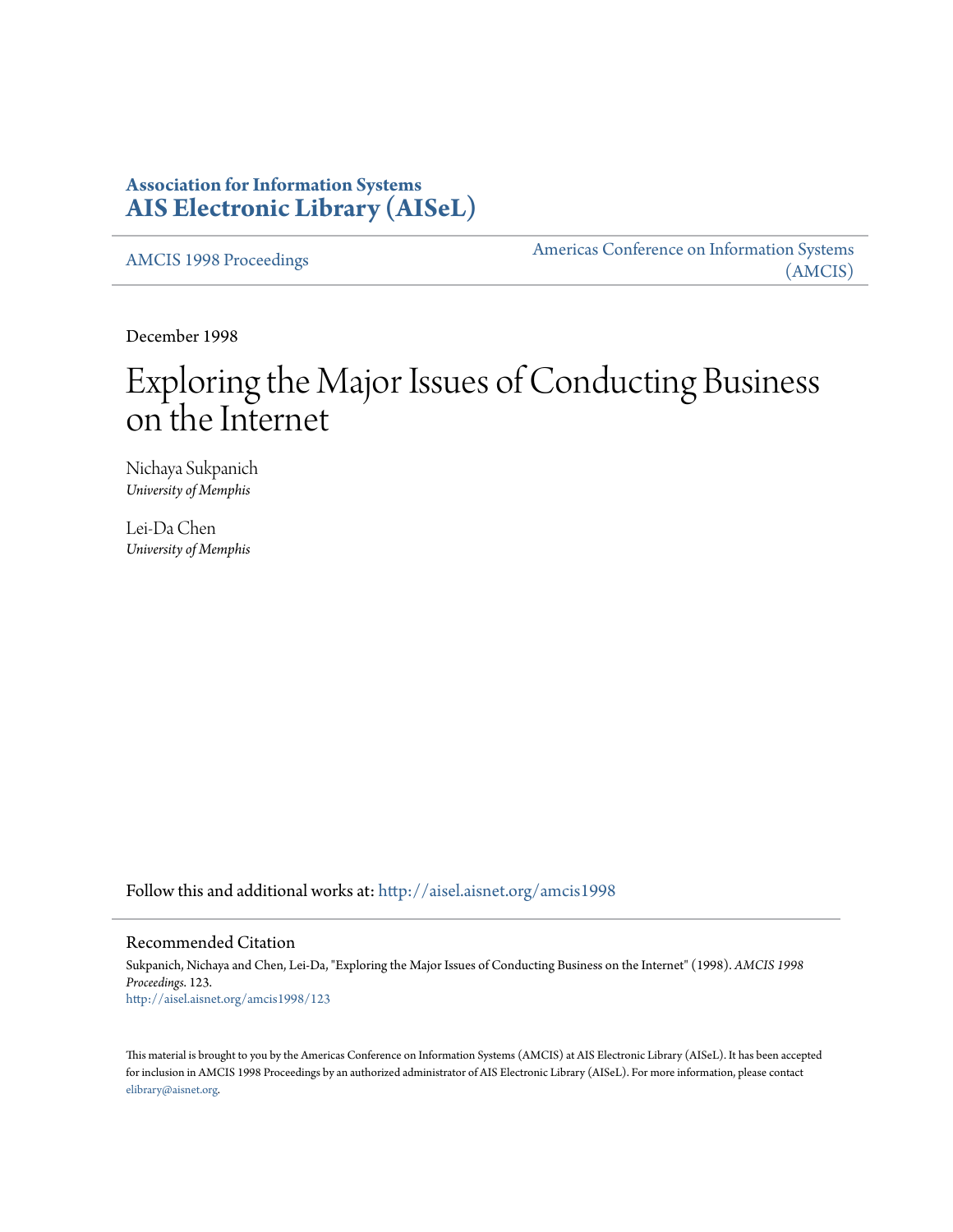# **Exploring the Major Issues of Conducting Business on the Internet**

**Nichaya Sukpanich Lei-da Chen** Fogelman College of Business The University of Memphis

#### **Introduction**

Today, a great number of companies are using the Internet as an outlet to promote their products and services. It is predicted that, in the near future, companies will have to be on the Internet to remain competitive. Therefore, understanding the planning of Internet marketing should be raised to a higher priority for both practitioners and researchers in IS and marketing fields. As with any other marketing techniques, Internet marketing needs to be plotted strategically in order for a company to maximize its return on the investment. This paper identifies major issues in strategic Internet marketing plan. The analysis reported in this paper has generated possible research propositions and research questions regarding the Internet as a strategic marketing tool. A series of propositions and questions that might motivate and guide the development of research in this area are discussed.

## **Relevant Marketing Issues**

**1. Marketing objectives:** Marketing objectives should be consistent with corporate objectives and should be identified for each target market in terms of sales, market share, profit contribution, and other qualitative aims. In facilitating such objectives, the Internet functions as a marketing channel: *distribution channels, transaction channels, and communication channels*. The least found in the Internet is a function of a distribution channel which is referred to the physical exchange of products and services. Only information goods, such as computer software, music, or reports, can be physically transferred through the Internet. The second popular function for the use of the Internet is a transaction channel. As a transaction channel, the Internet can generate sales activities between buyers and sellers. Because of the lack of distance and time constraints, sellers and buyers can initiate sales activities through the Internet. Finally, the most popular function of the Internet is its ability to communicate information. The Internet performs as a communication channel when there is a vast amounts of exchange of information between buyers and sellers at different virtual locations in different time with low cost.

**2. Target audiences:** Guided by an organization's objectives, target audiences are selected. Using the Internet as the meduim allows companies to reach a large number of target audiences because of its characteristic of *global reach*. However, while the Internet has *a broad reach*, the *market is narrow*. The majority of the Internet's audience is males between the ages of 16-34, young, well-educated, and financially secure (Hall 1995), whereas other mediums, such as infomercials reach a broader audience divided fairly evenly between genders (Yorgey, 1997). This phenomenon makes it ideal for a number of industry segments to advertise on the Internet, but it also excludes certain industry segments because their target market does not meet the demographic profile of most Internet users. Therefore, a company needs to carefully evaluate the likelihood of reaching the "right audience" for the advertisement.

### **3. Marketing programs:**

*Product:* The characteristic of the product or service is a key determinant on whether the company should use the Internet as its marketing channel. Peterson, Balasubramanian, and Bronnenberg (1997) suggested the product categorization along three dimensions that seem to be relevant in the context of the Internet: 1) *cost and frequency of purchase, 2) value proposition (*degree of tangibility of products), and *3) degree of differentiation*. For the first dimension, it is expected that when the transaction requires physical delivery, the more frequent the purchase , and the smaller the cost (e.g., consumable products such as milk), it is less likely that the Internet marketing will appropriately fit the product and vice versa for the high-cost and infrequently goods. For the second dimension, it is expected that the Internet as a transaction and distribution medium is suitable for certain types of intangible or service-related goods (e.g., digital based products such as software and stocks). The last dimension, for products that do not have high degree of differentiation; i.e., commodity products, the Internet is expected to lead to a significant price competition because the Internet makes other factors (such as store location) that might affect the buying decision absent.

*Price:* Competitive pricing is more attainable to the companies selling on the Internet. Due to the great cost reduction by using Internet marketing, companies are able to sell their products and services at a more affordable price while still maintain the same level of profitability. Another issue worth to discuss here is whether the company should pose the price on the Internet. Free flow of price information through the Internet is the key driver to expedite a nearly no-cost search for price, and such a convenient search will allow consumers to have nearly perfect price information (Covaleski, 1997). According to this conjecture, if firms want to be competitive in the market, firms should undercut competitors' prices in order to draw a large demand. *Therefore, for homogeneous type of products, it would be better for firms not to provide explicit price available on the Internet. The reverse effect will occur for highly differentiated products*. Sellers can charge a higher price by taking an advantage of a good fit between buyer requirements and product characteristics. Providing price information on the Internet is possible and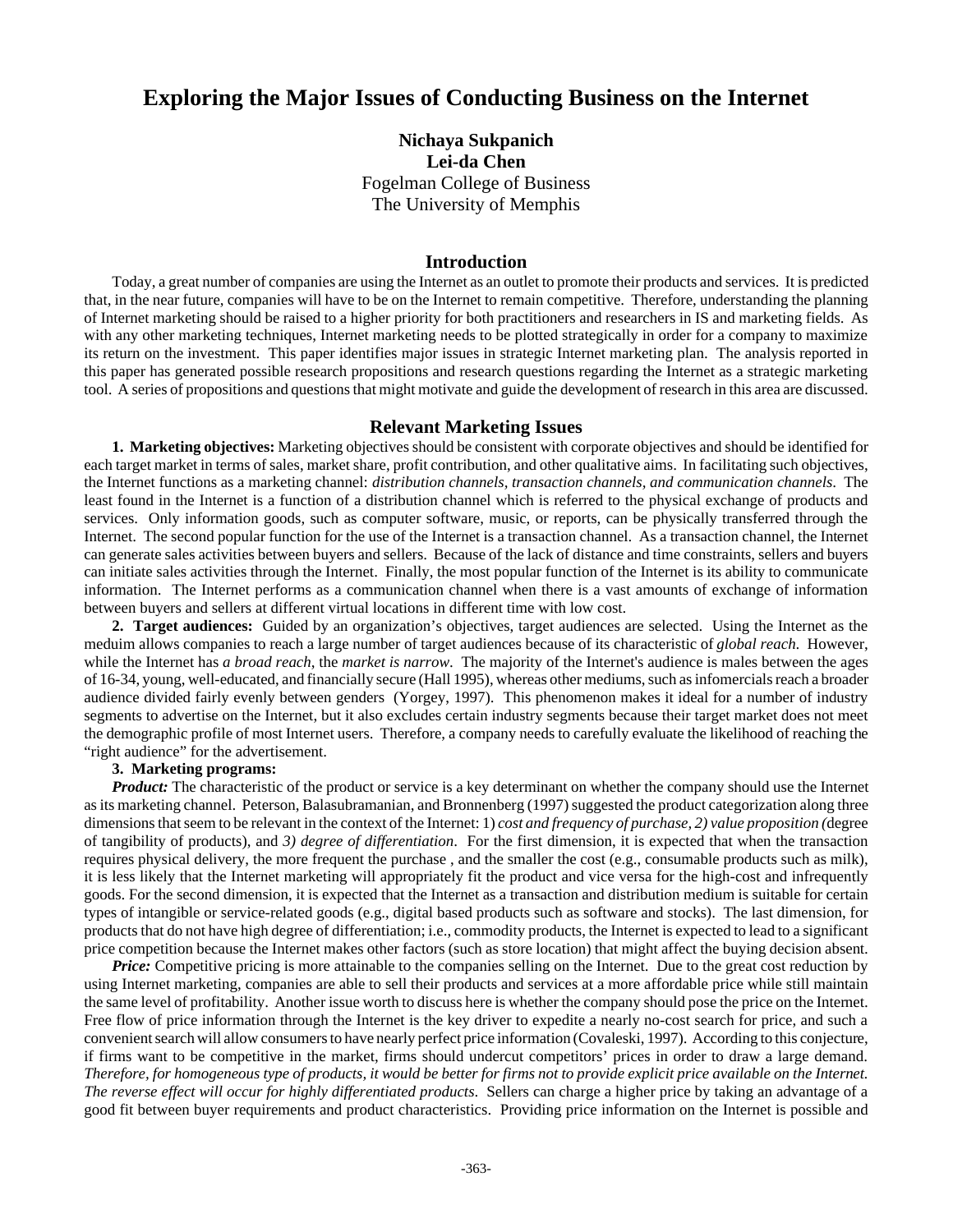sometimes recommendable for buyers who do not have time because some consumers may be willing to pay higher prices for its increased selection and convenience (Peterson et al. 1997).

*Place:* As a marketing channel, the Internet can serve as a distribution channel, a transaction channel, and most importantly, a communication channel. Regarding communication channel function, there is hardly any limitation on this issue. However, for the distribution and transaction channels function, the ability of the Internet to perform such tasks tremendously depends on the characteristic of products or service. *The Internet is expected to provide comparative advantages in terms of transaction and distribution purposes for products that are high-cost and infrequently used, service-related, and highly differentiated* . Transactions take place on the Internet eliminate most of the human interaction required in the normal business deals, and they are processed electronically to improve the speed. Therefore, by implementing electronic commerce, companies can significantly reduce the cost and time of the purchasing process (Bielen & Benisch, 1997).

*Promotion:* Promotion strategy is developed to communicate with the company's audiences, i.e., companies may try to establish a particular reputation, a corporate image, with general public. Possessing unique characteristics *the Internet can perform not only as a medium for advertising/ publicity purposes, but it also serves as a tool to facilitate sales promotion an d personal selling activities.* The ability to provide large amounts of information at different locations and different times with low cost allows the Internet to serve as an efficient medium for communication. The ability to provide interactive information, which allows viewers to have a perceptual experience that is far superior to a printed catalog, can lead to an actual transact on agreement between sales representatives and prospect customers. For some types of products (e.g., software), the Internet mig ht serve as a physical distribution channel itself.

#### **Technology Issues**

**Download Time:** An appropriate image is able to communicate a great deal of information to viewers in a few seconds. Some companies have even incorporated sound, video, and animation into their web sites to attract the attention of viewers. However, these elements are also the primary obstacle to rapid Internet access. To achieve greater download speed, some users turn off the graphic capability of their browser. This unique option gives new challenges to marketers. First, consumers have an unprecedented level of control over the style and content of marketing messages presented on the page. Second, if consumers chose to view a Web page in its entirety, they may encounter a seemingly endless wait (Mosley-Matchett, 1997). These two challenges cannot be ignored while developing web sites for marketing purposes. What both business managers and web designers are striving to find out is the equilibrium of the number of graphic and other peripheral information elements and t **h** degree of annoyance of waiting, which is highly qualitative rather than quantitative and influenced by a large number of facto  $\kappa$ .

**Ordering Capability:** Another major obstacle for purchasing over the internet is the lack of ordering capability of many companies' web sites. Internet users have found that most companies' web site didn't provide customers with convenient and interactive ordering capability (chiger, 1997). Such a system is often described as a three-tiered client/ server configuratio (Watt, 1997), which is demonstrated in Figure 3. The first tier is the client side web browser which is widely available to every Internet user; the second tier is the company's web server. It manages the information requests and distribution on the Internet. The web server is linked to the back end databases in which inventory and account information is stored. An efficient online ordering system requires the three tiers to operate flawlessly with each other. Due to a shortage of programmers skilled in web-based systems, companies often outsource this types of projects to gain the advantage of low cost and faster delivery (Ferranti, 1997).

**Security:** internet access and connectivity to the world wide web has added another level of threat to organizations. Network security issues generally fall into two categories: 1) unauthorized attempts to access private data via internal and external communications networks and 2) computer viruses that can disrupt or corrupt data (hansen, 1997). A great deal of attention has been given to the security issue in the recent years. Companies are also trying to calm the security concerns of the customers while engaging in online purchasing. Security on the Internet is not only managing the rights of different users on the systems, but preventing the theft of information during the transfer. Therefore, the security concerns on the Internet should be extended to corporate databases, corporate web servers, and data transferred through the networks. In order to increase their customer ' s comfort level of shopping on the internet, the companies can implement a number of technologies such as encryption, secure protocol, and public/private key protocol (Seldon, 1997). Companies can choose from various types of software and hardwarebased protective systems to provide the level of security they feel is adequate and cost-effective.

#### **Conclusion**

The analysis reported in this paper has generated possible research propositions and research questions regarding the Internet as a strategic marketing tool. Henceforth, it seems appropriate to conclude the paper with a series of propositions and quest ons i that might motivate and guide the development of research in this area. It is noted that the proposed propositions and questi ons are not aimed to be either exhaustive or exclusive. Instead, they represents types of propositions and questions that need t o be answered before a comprehensive understanding of all the business implications of the Internet is possible. The following proposed questions are organized around the theme of marketing strategies, Internet designs, and technical issues. Table 1 in Appendix A illustrates such a framework for Internet marketing research.

#### *References*

Reference available upon request from first author (nsukpnch@memphis.edu).